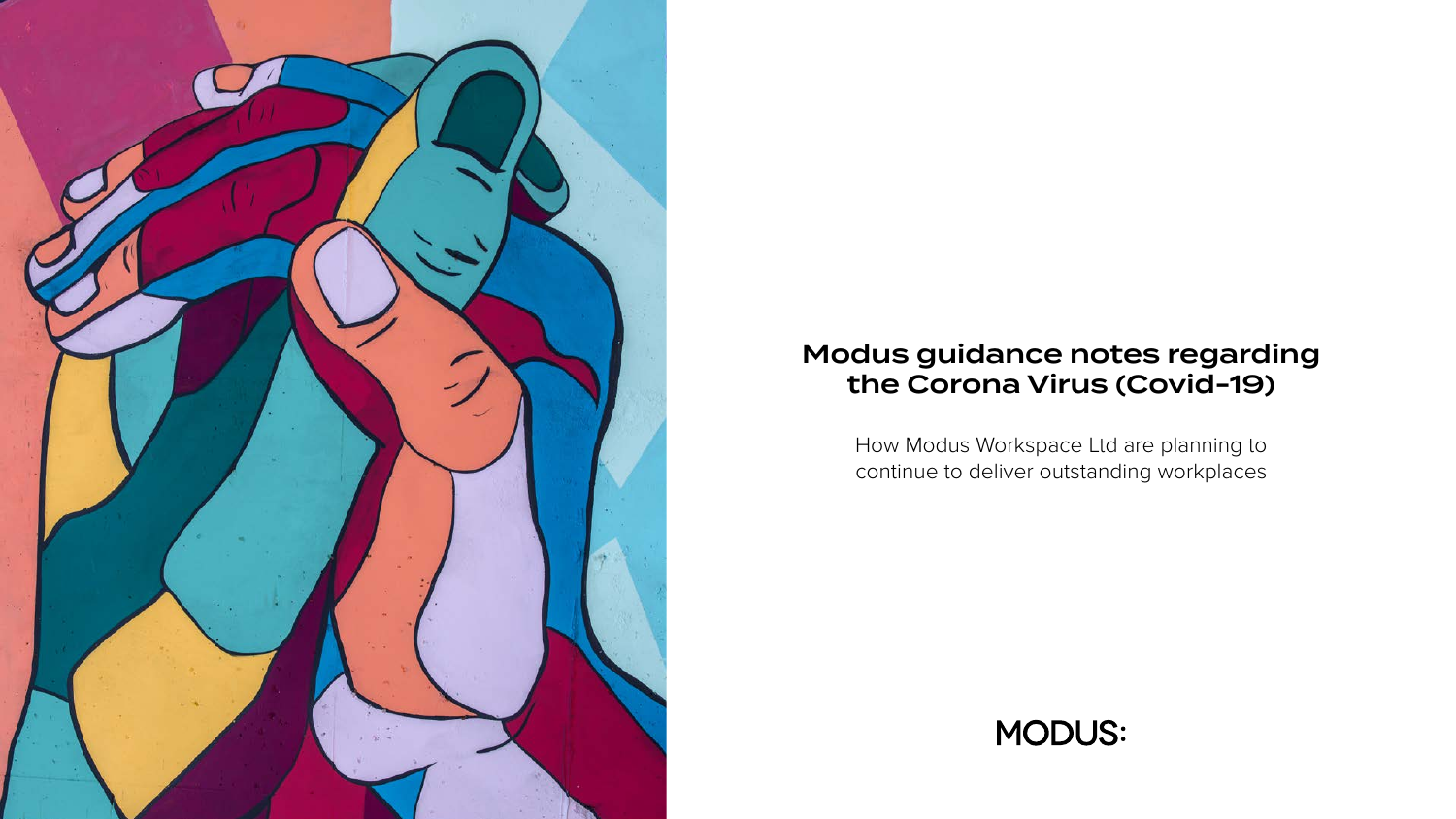COVID-19 is a new illness that can affect your lungs and airways. It's caused by a type of coronavirus.

The most common symptoms of coronavirus (COVID-19) are a new, continuous cough or a high temperature. For most people, coronavirus (COVID-19) will be a mild infection.

First and foremost, as individuals please ensure you are monitoring government and NHS advice at all times and consider this against your own personal situation with regards to work, travel and safety. If you have any concerns or queries about your situation please contact your line manager to discuss.

Modus Workspace will continue to monitor and take advice from the UK Government and this will form part of our ongoing preparation and response plans.



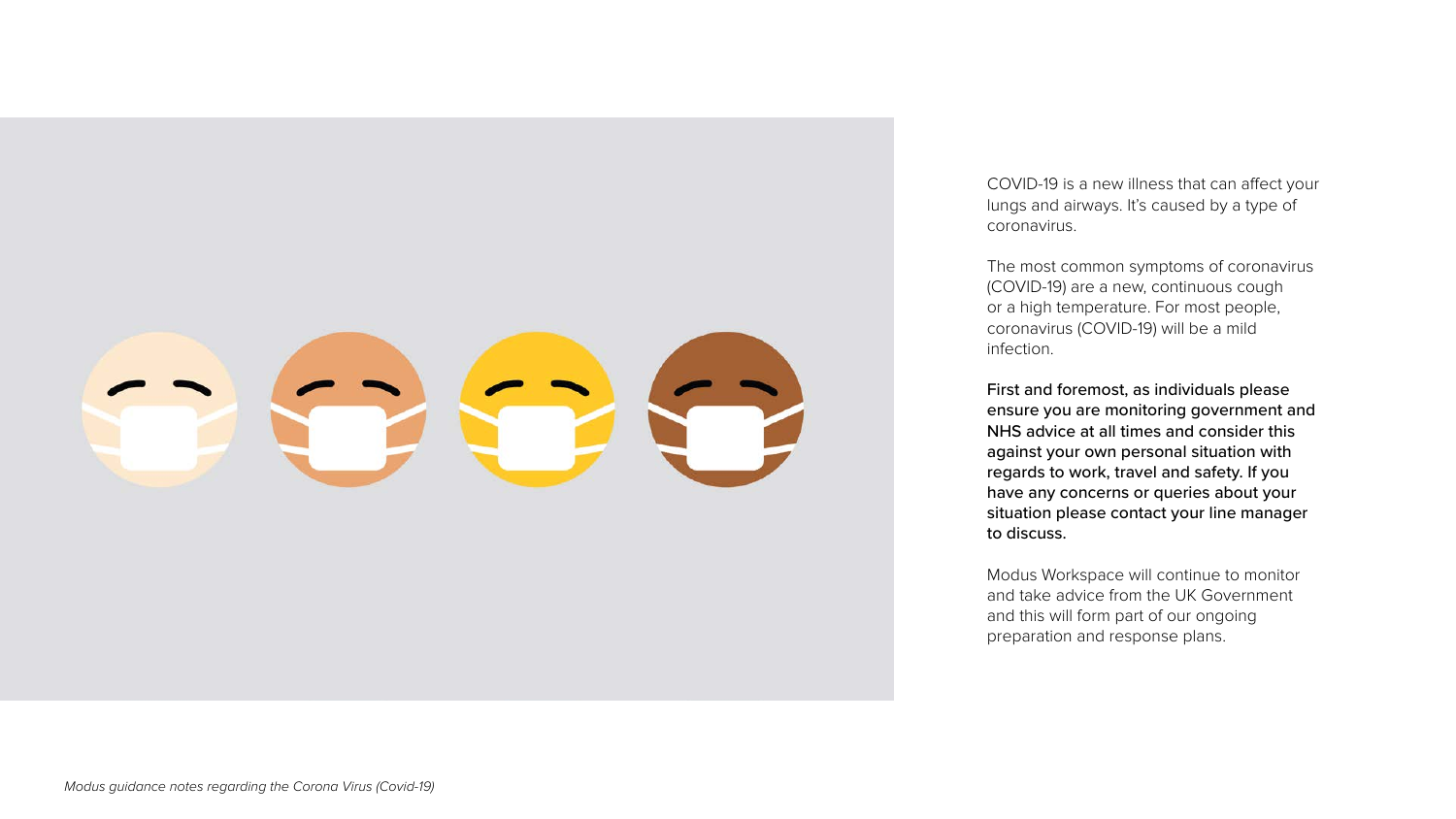SITE OPERATING PROCEDURES

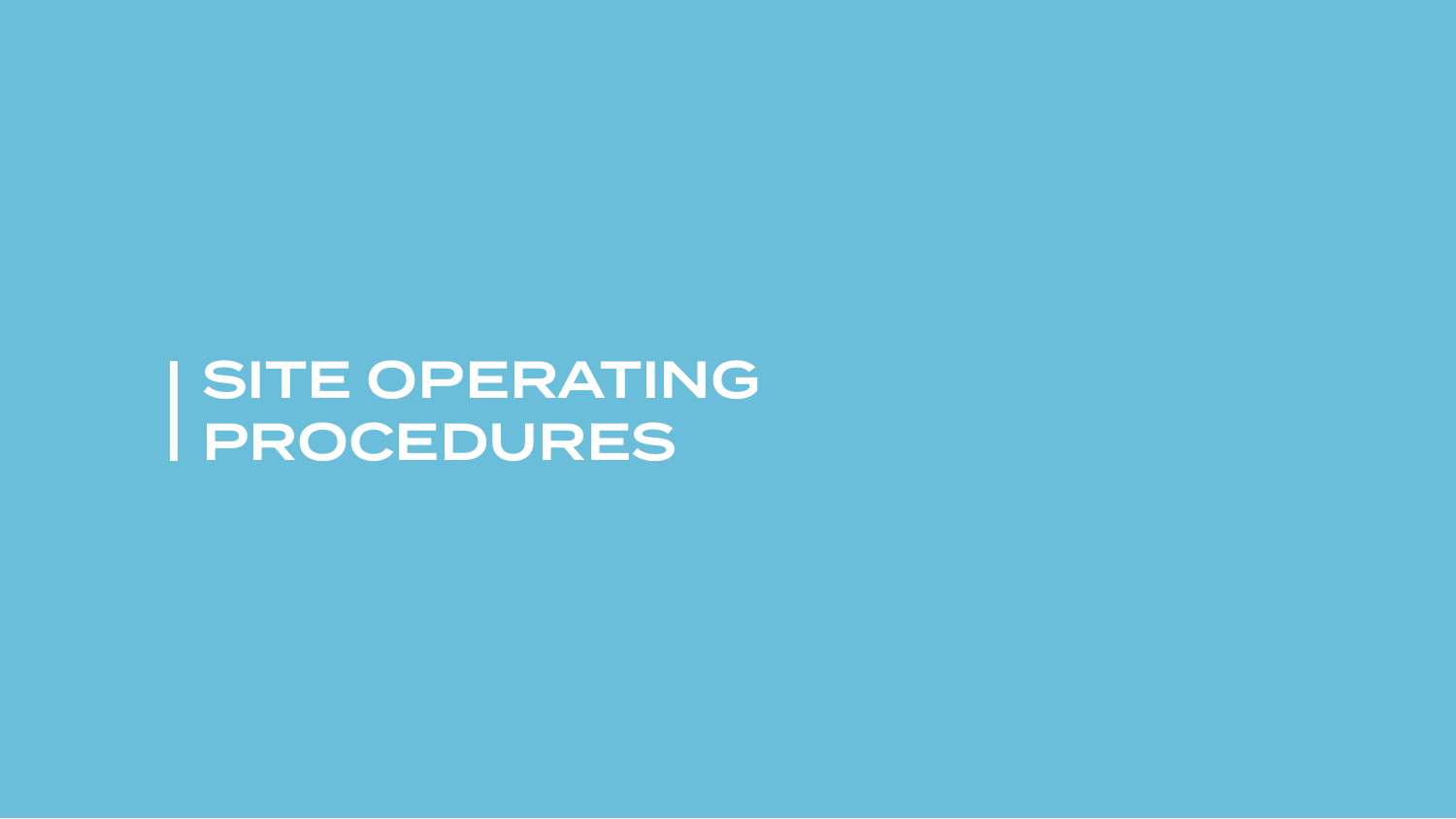## **Introduction**

Construction sites operating during the Coronavirus Covid-19 pandemic need to ensure they are protecting their workforce and minimising the risk of spread of infection.

This guidance is intended to introduce consistent measures on sites of all sizes in line with the Government's recommendations on social distancing.

#### These are exceptional circumstances and the industry must comply with the latest Government advice on Coronavirus at all times.

The health and safety requirements of any construction activity must also not be compromised at this time. If an activity cannot be undertaken safely due to a lack of suitably qualified personnel being available or social distancing being implemented, it should not take place.

We are aware that emergency services are also under great pressure and may not be in a position to respond as quickly as usual.

Sites should remind the workforce at every opportunity of the Site Operating Procedures which are aimed at protecting them, their colleagues, their families and the UK population.

#### If a site is not consistently implementing the measures set out below, it may be required to shut down.











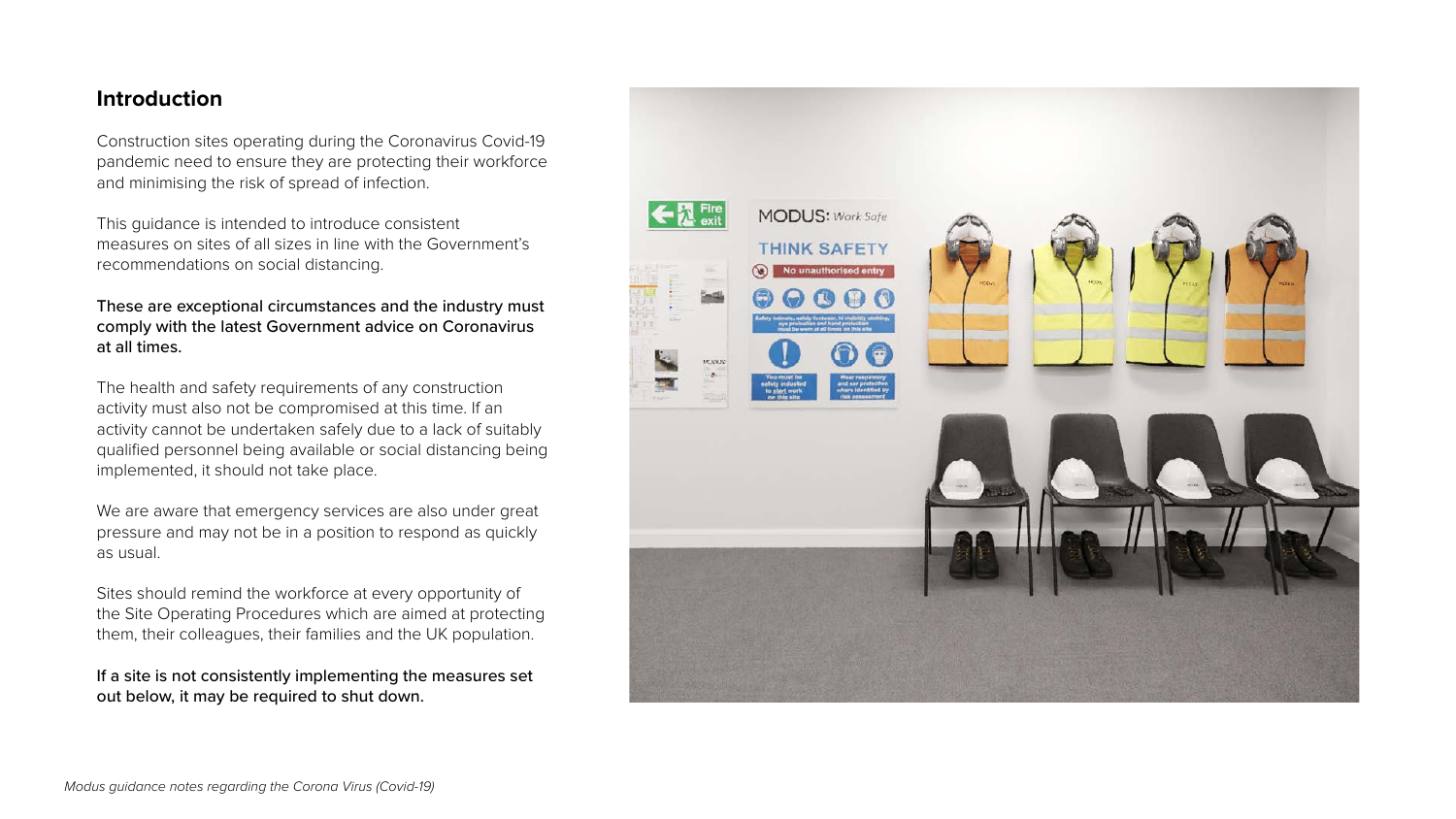#### **Self-Isolation**

Anyone who meets one of the following criteria should not come to site:



Has a high temperature or a new persistent cough - follow the guidance on self-isolation

Is a vulnerable person (by virtue of their age, underlying health condition, clinical condition or are pregnant)

Is living with someone in self-isolation or a vulnerable person



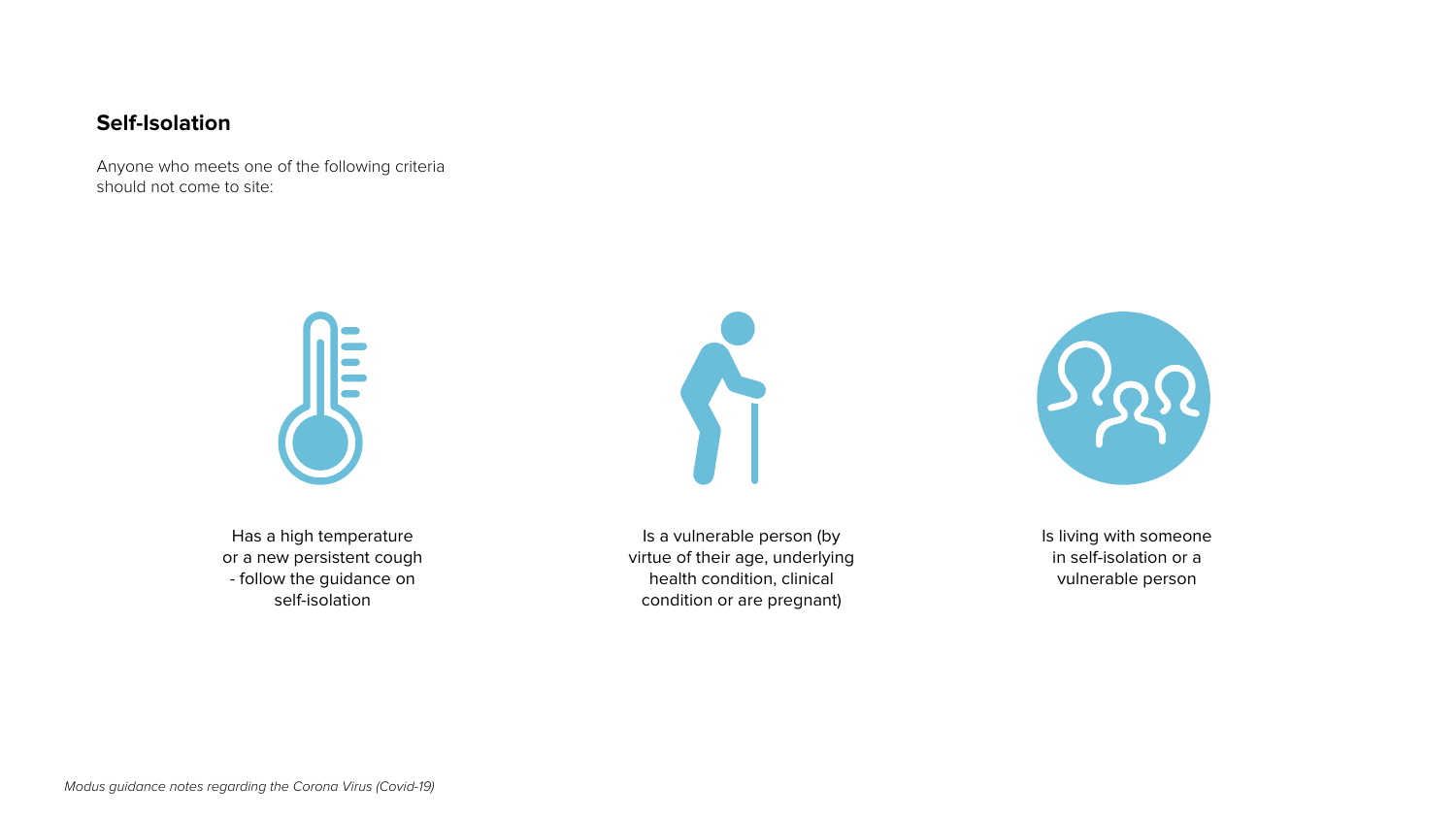### **Procedure if someone falls ill**

If a worker develops a high temperature or a persistent cough while at work, they should:

- Return home immediately
- Avoid touching anything
- Cough or sneeze into a tissue and put it in a bin, or if they do not have tissues, cough and sneeze into the crook of their elbow.

They must then follow the guidance on selfisolation and not return to work until their period of self-isolation has been completed.



Return home immediately



Cough or sneeze into a tissue

Avoid touching anything

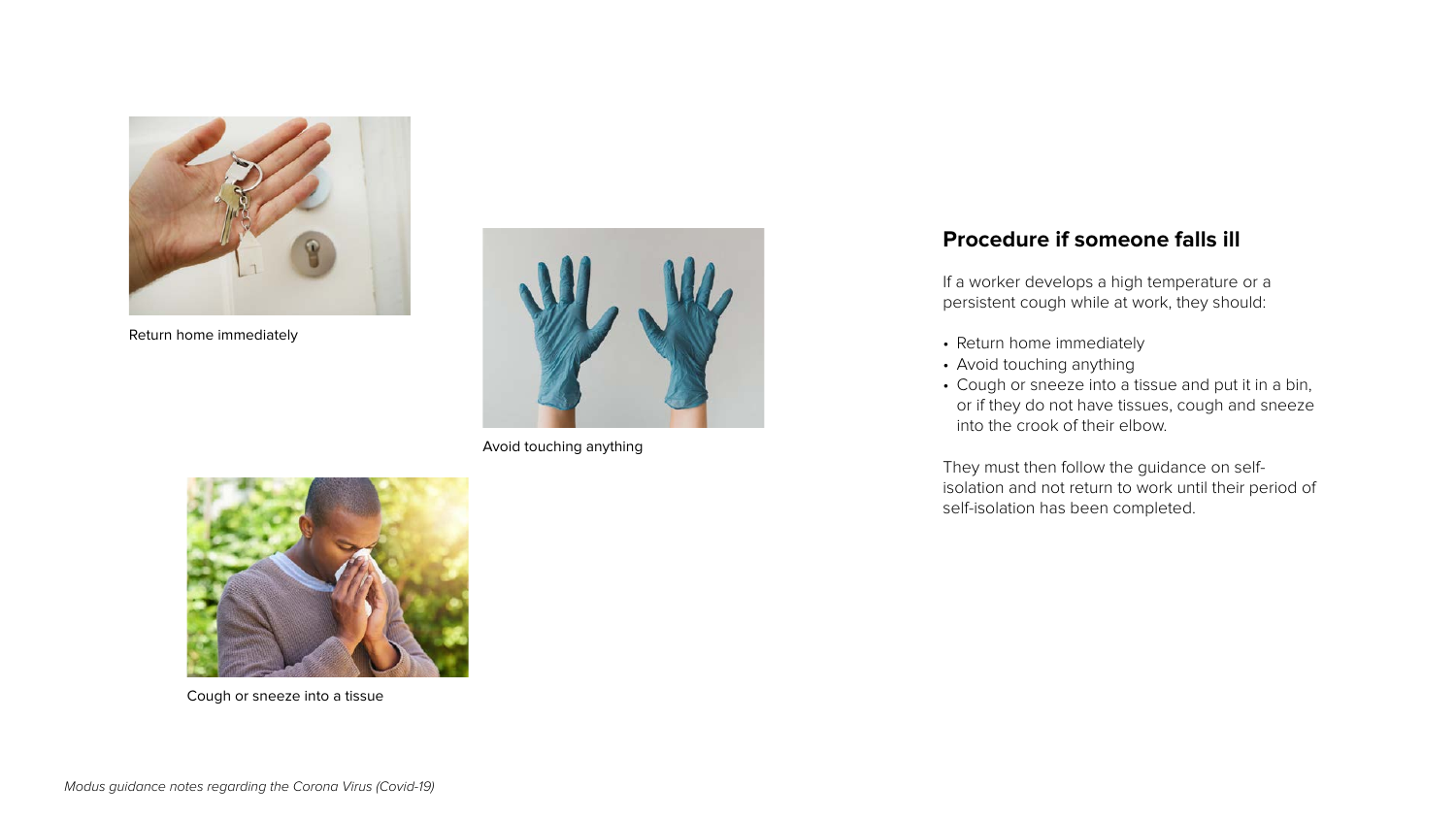### **Travel to site**

Wherever possible workers should travel to site alone using their own transport and sites need to consider:

- Parking arrangements for additional cars and bicycles. Other means of transport to avoid public transport
- Providing hand cleaning facilities at entrances and exits. This should be soap and water wherever possible or hand sanitiser if water is not available
- How someone taken ill would get home.

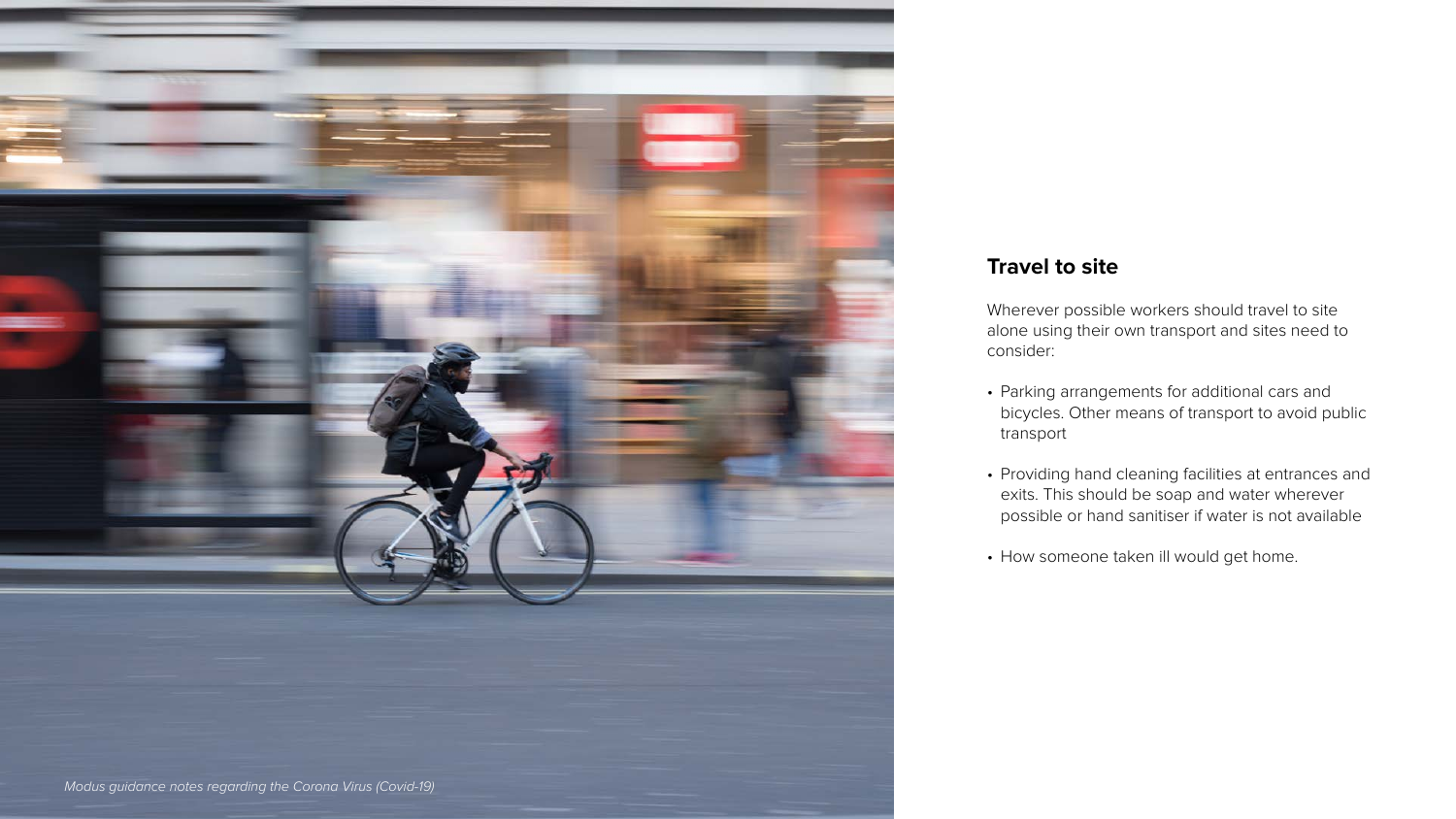#### **Site access points**



Stop all nonessential visitors



Require all workers to wash or clean their hands before entering or leaving the site



Allow plenty of space (two metres) between people waiting to enter site



Reduce the number of people in attendance at site inductions wherever possible



Drivers should remain in their vehicles if the load will allow it and must wash or clean their hands before unloading goods and materials.

Regularly clean common contact surfaces in reception, office, access control and delivery areas e.g. scanners, turnstiles, screens, telephone handsets, desks, particularly during peak flow times



Introduce staggered start and finish times to reduce congestion and contact at all times



Monitor site access points to enable social distancing – you may need to change the number of access points, either increase to reduce congestion or decrease to enable monitoring



Remove or disable entry systems that require skin contact e.g. Biosite

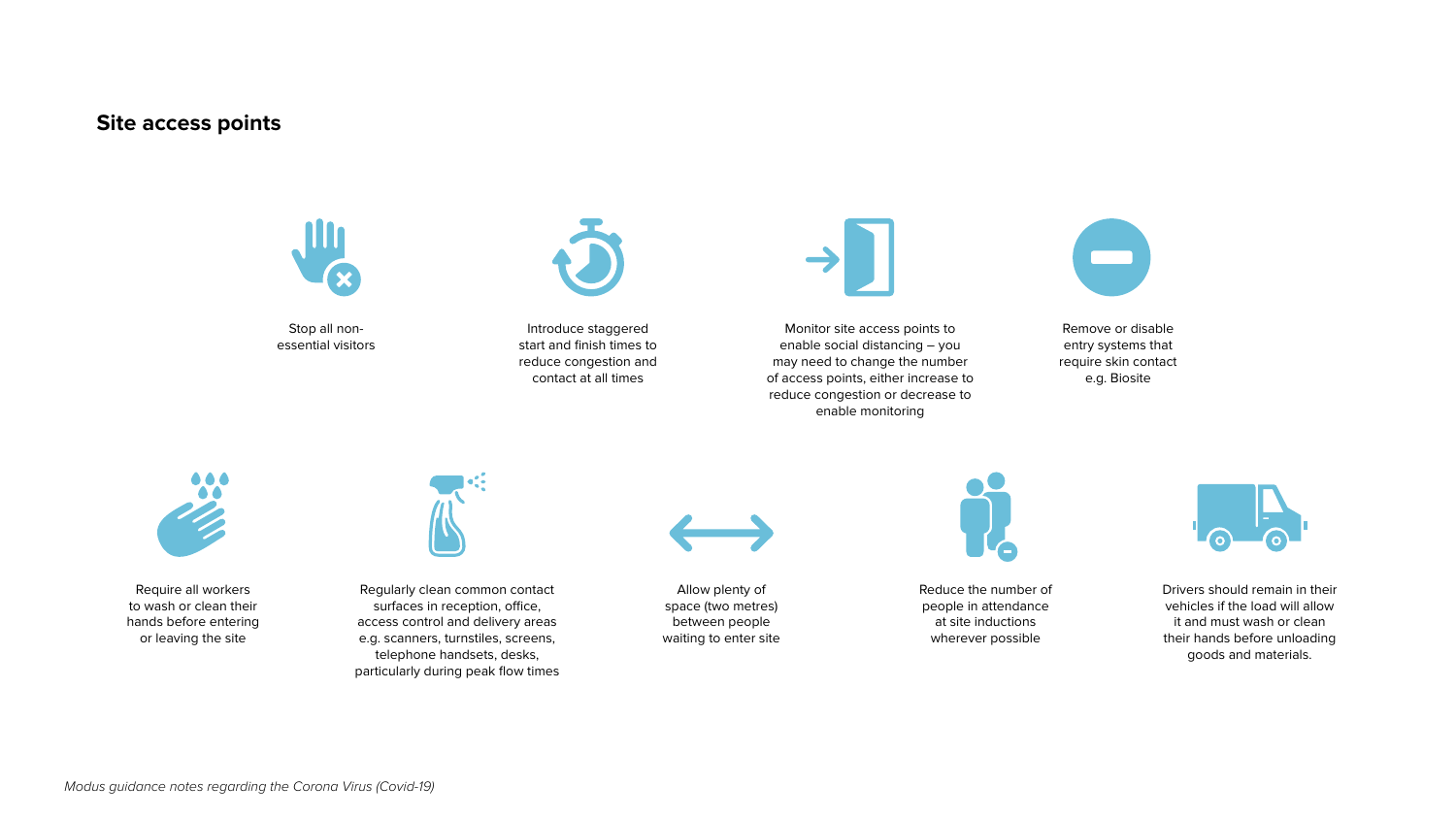## **Hand Washing**

- Provide additional hand washing facilities to the usual welfare facilities if a large spread out site or significant numbers of personnel on site
- Ensure soap and fresh water is readily available and kept topped up at all times
- Provide hand sanitiser where hand washing facilities are unavailable
- Regularly clean the hand washing facilities and check soap and sanitiser levels
- Provide suitable and sufficient rubbish bins for hand towels with regular removal and disposal.
- Sites will need extra supplies of soap, hand sanitiser and paper towels and these should be securely stored.

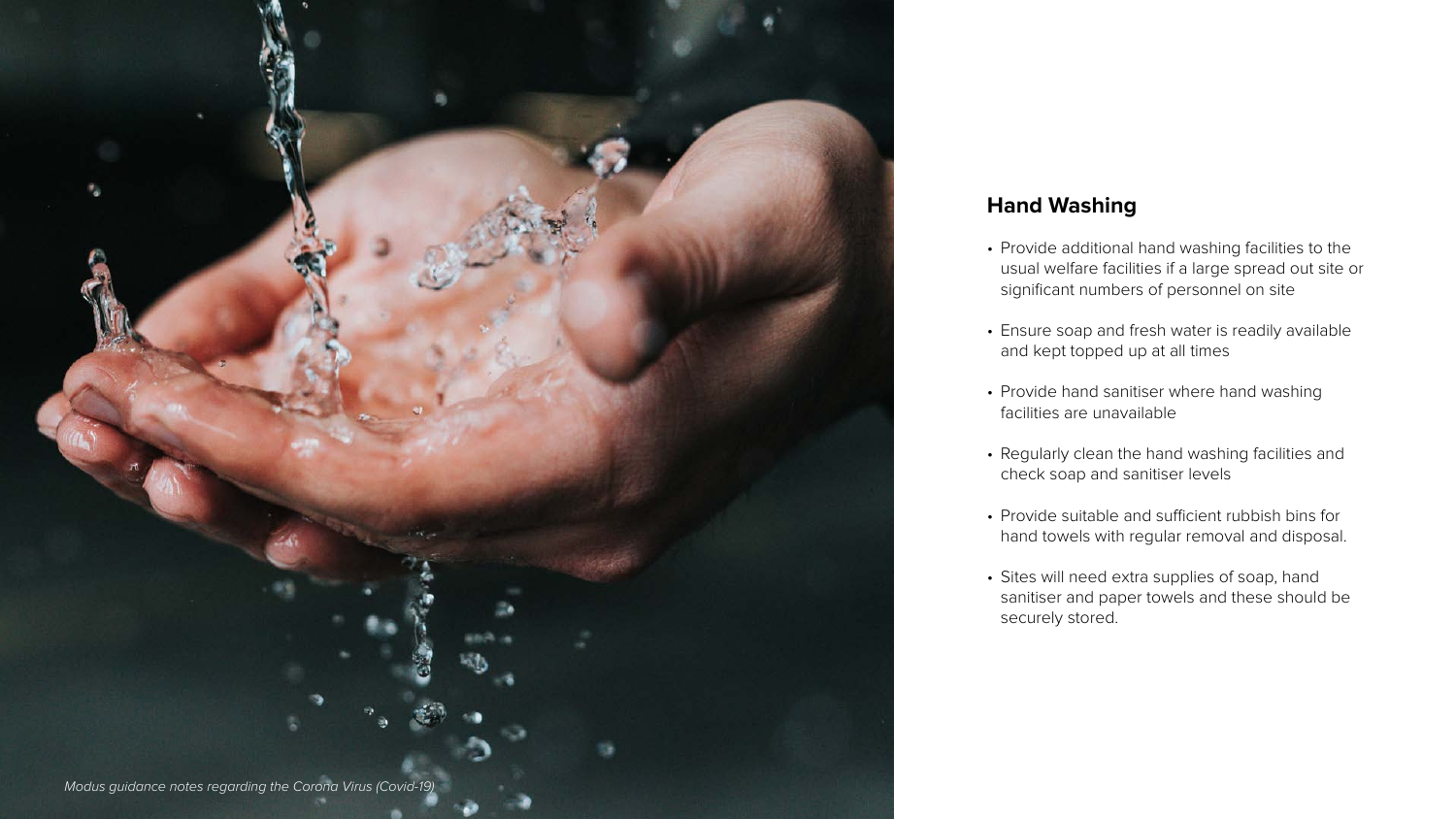### **Toilet Facilities**

- Restrict the number of people using toilet facilities at any one time e.g. use a welfare attendant
- Wash hands before and after using the facilities
- Enhance the cleaning regimes for toilet facilities particularly door handles, locks and the toilet flush
- Provide suitable and sufficient rubbish bins for hand towels with regular removal and disposal.



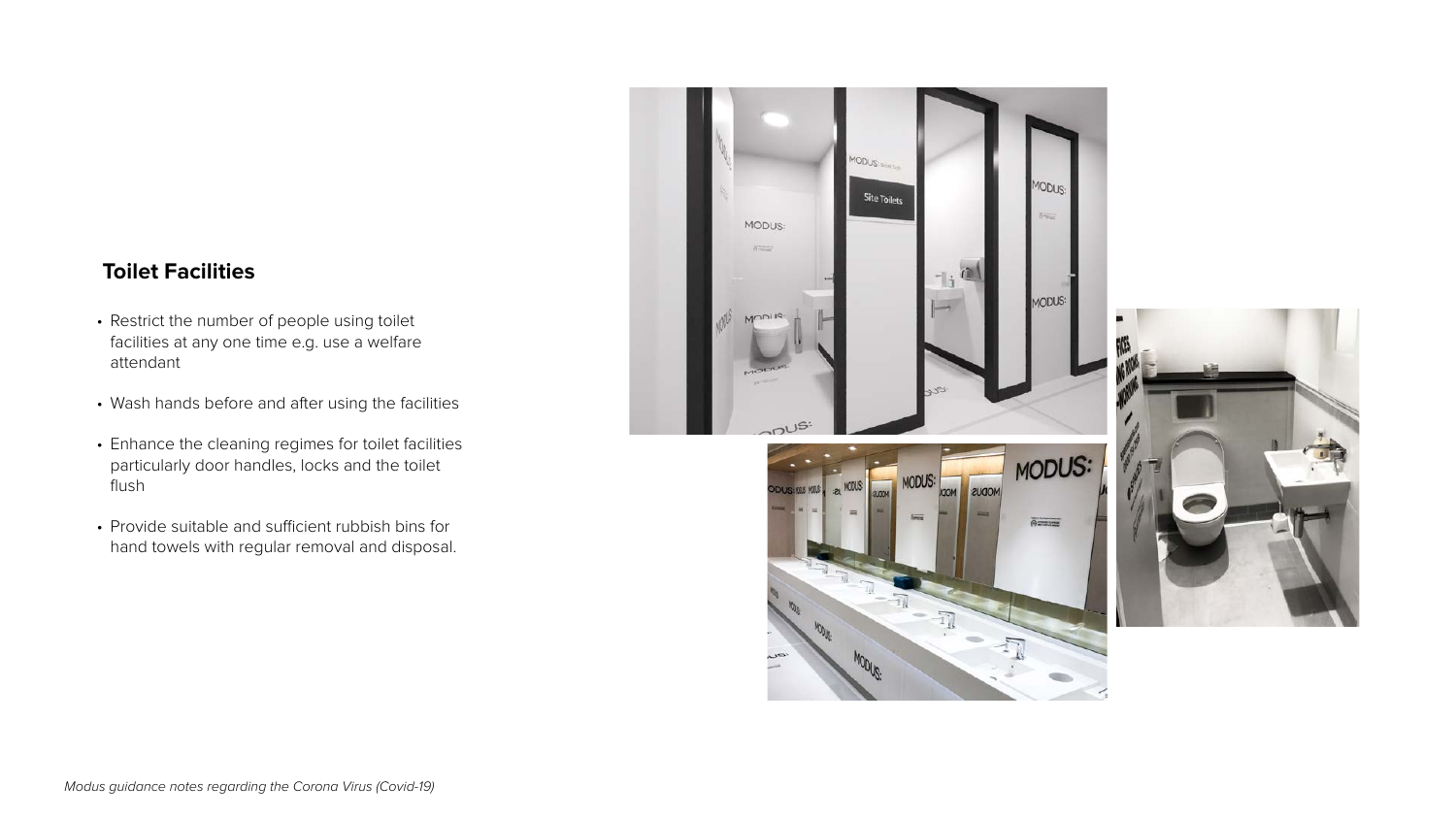#### **Canteens and eating arrangements**

With cafés and restaurants having been closed across the UK, canteens cannot operate as normal.

Whilst there is a requirement for construction sites to provide a means of heating food and making hot drinks, these are exceptional circumstances and where it is not possible to introduce a means of keeping equipment clean between use, kettles, microwaves etc. should be removed from use.

The workforce should also be required to stay on site once they have entered it and not use local shops.

- Dedicated eating areas should be identified on site to reduce food waste and contamination
- Break times should be staggered to reduce congestion and contact at all times
- Hand cleaning facilities or hand sanitiser should be available at the entrance of any room where people eat and should be used by workers when entering and leaving the area

• The workforce should be asked to bring preprepared meals and refillable drinking bottles

• Workers should sit at least 2 metres apart from each other whilst eating and avoid all contact

enhanced cleaning measures of the tap

• Tables should be cleaned between each use

- from home
- 
- Drinking water should be provided with mechanism introduced
- 
- not left for someone else to clear up
- machines and payment devices.

• All rubbish should be put straight in the bin and

• All areas used for eating must be thoroughly cleaned at the end of each break and shift, including chairs, door handles, vending

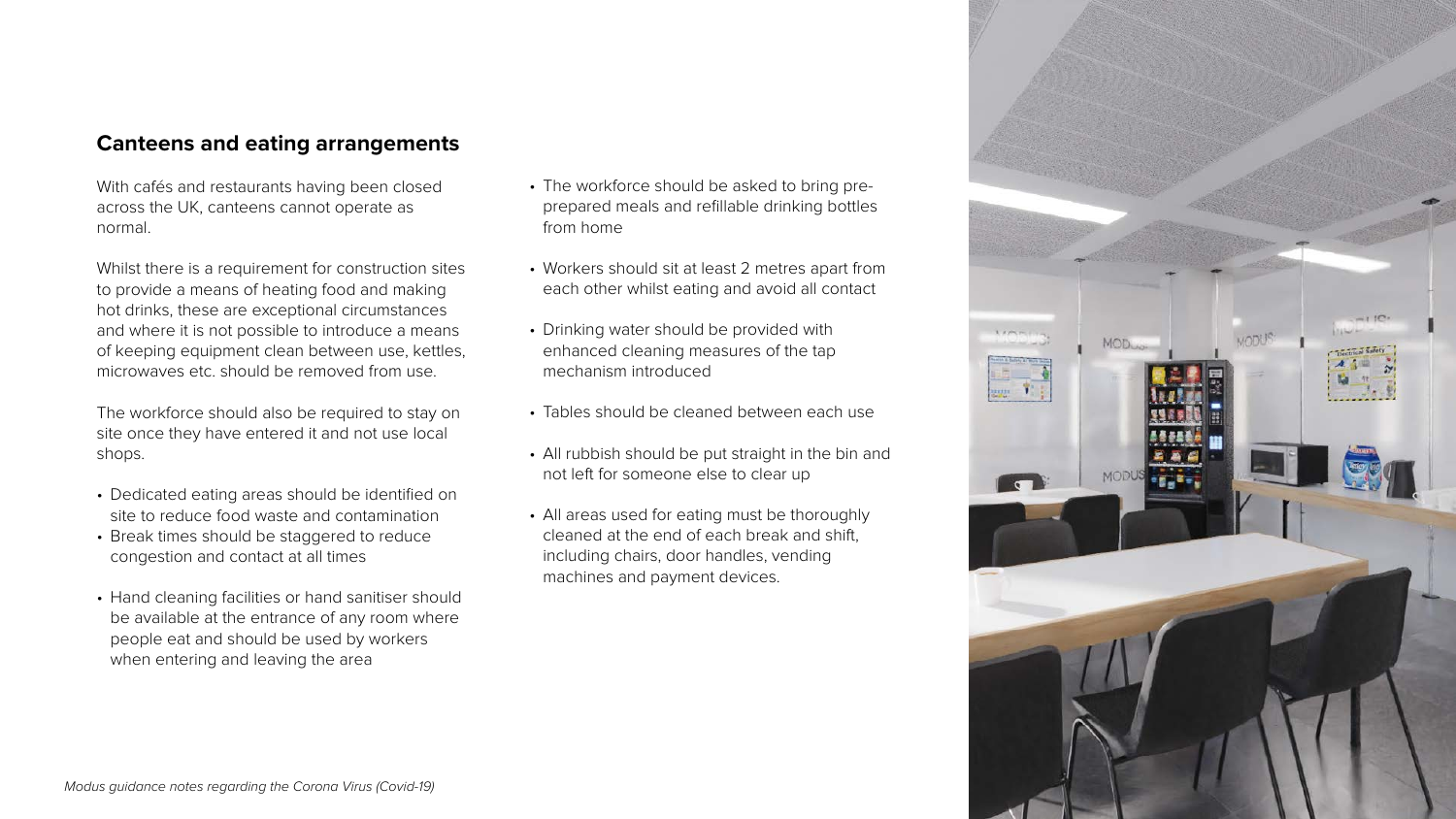## **General Principles**

- Non-essential physical work that requires close contact between workers should not be carried out
- Work requiring skin to skin contact should not be carried out
- Plan all other work to minimise contact between workers
- Re-usable PPE should be thoroughly cleaned after use and not shared between workers
- Single use PPE should be disposed of so that it cannot be reused
- Stairs should be used in preference to lifts or hoists.
- Where lifts or hoists must be used:
- Lower their capacity to reduce congestion and contact at all times
- Regularly clean touchpoints, doors, buttons etc.

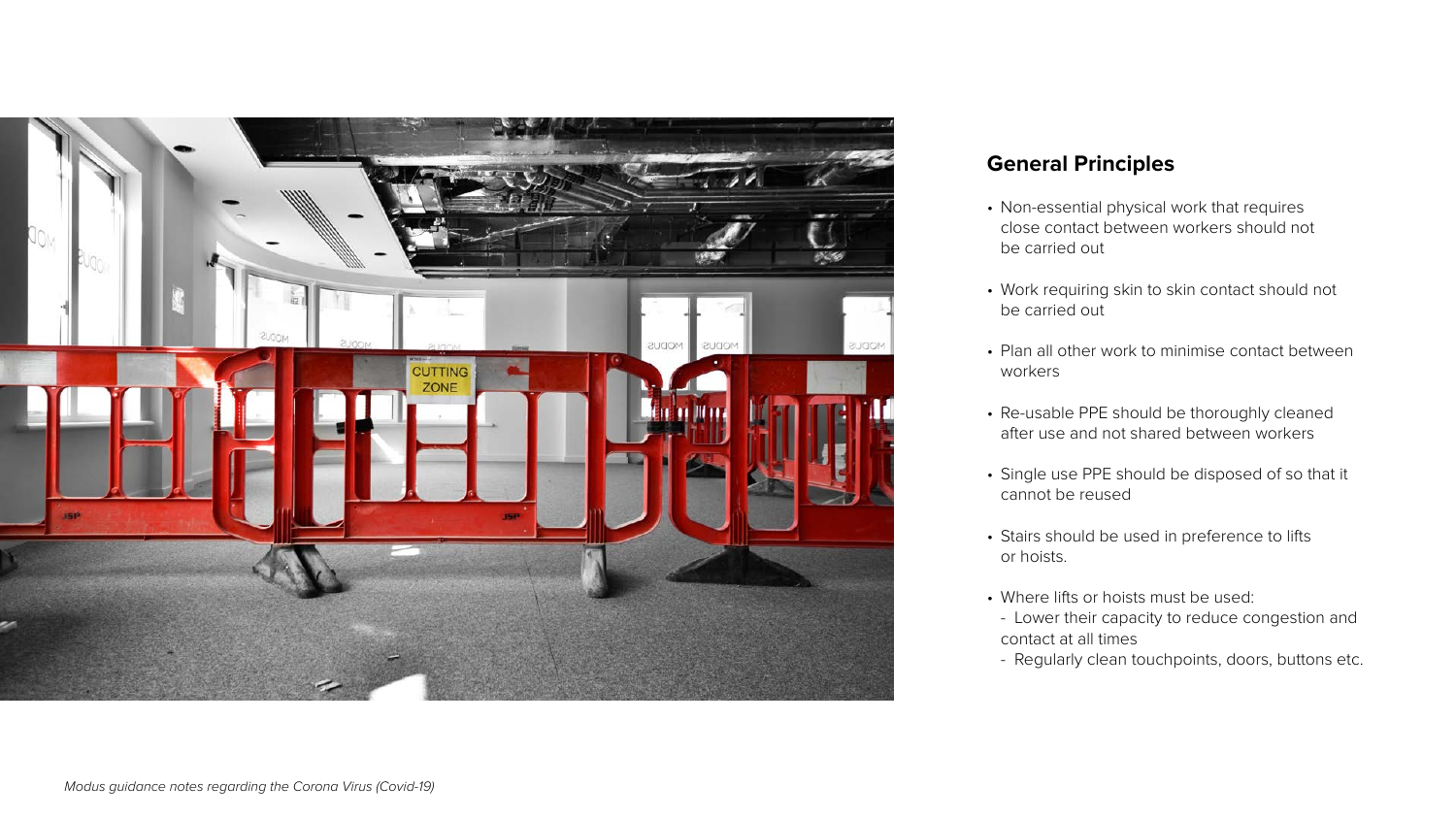## **Site Meetings**

- Only absolutely necessary meeting participants should attend
- Attendees should be 2 metres apart from each other

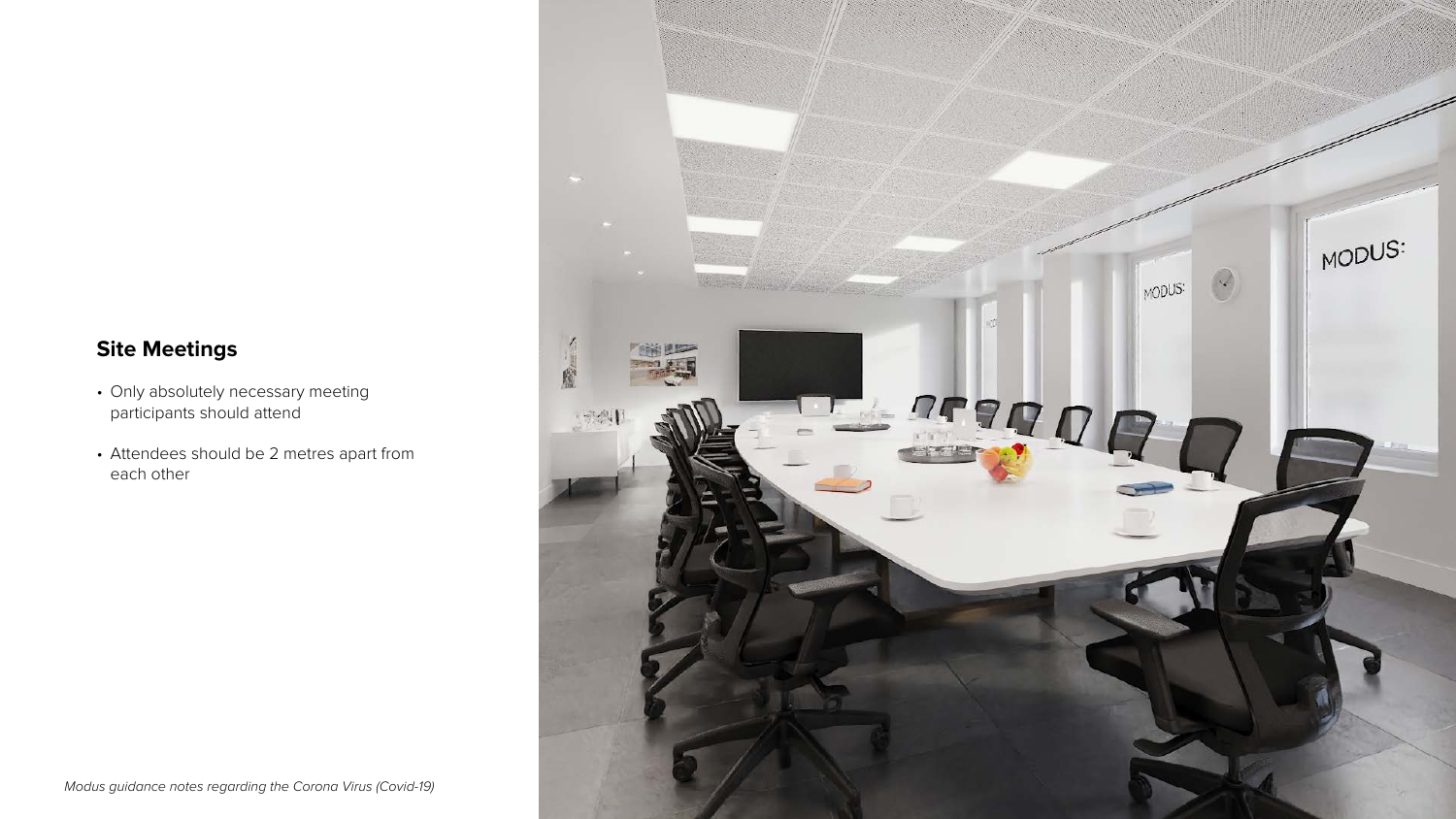## **Cleaning**

Enhanced cleaning procedures should be in place across the site, particularly in communal areas and at touch points including:

- Taps and washing facilities
- Toilet flush and seats
- Door handles and push plates
- Handrails on staircases and corridors
- Lift and hoist controls
- Machinery and equipment controls
- Food preparation and eating surfaces
- Telephone equipment
- Keyboards, photocopiers and other office equipment

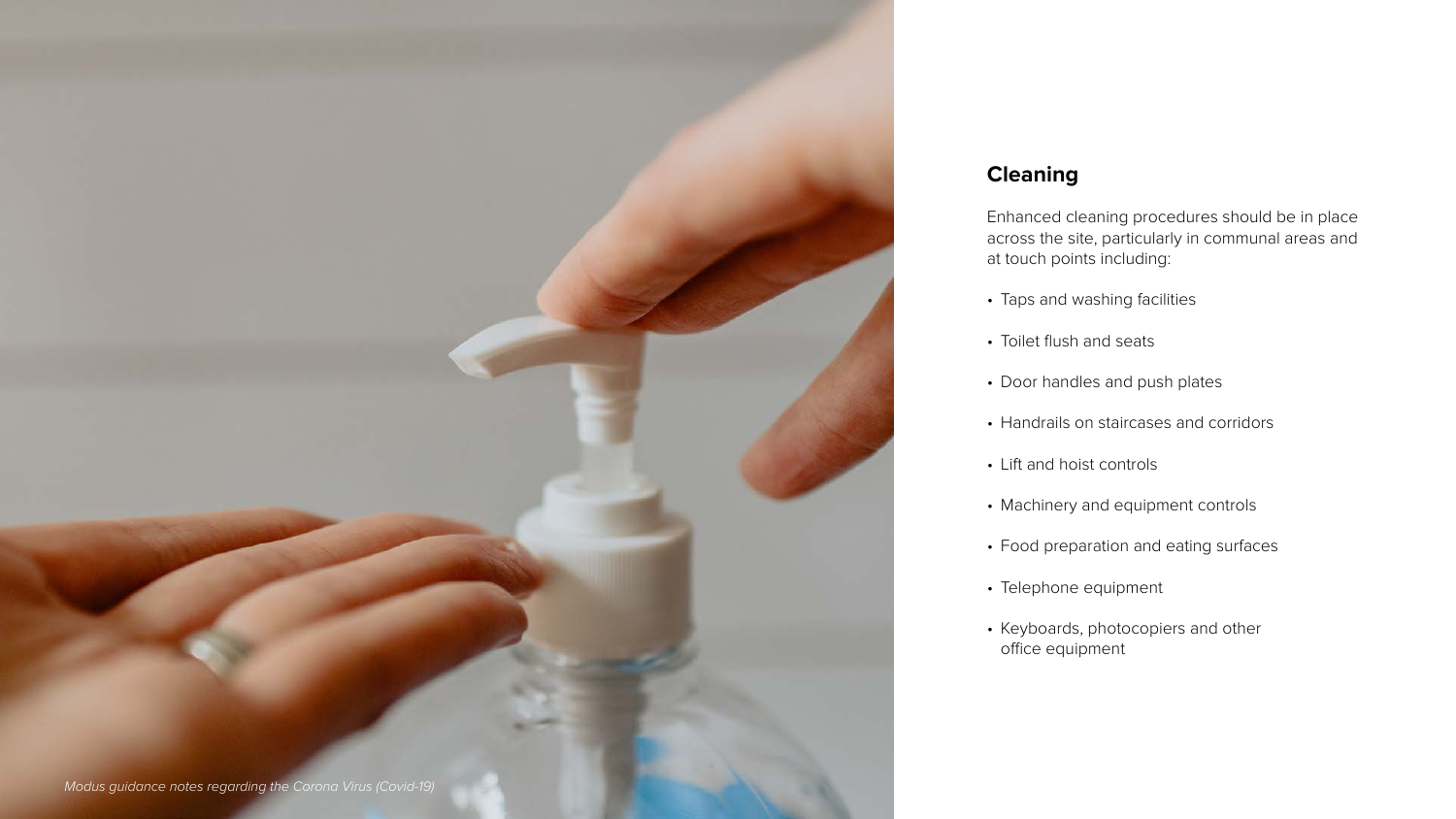EXAMPLES OF SITE SPECIFIC ADDITIONAL POINTS FOR IMPLEMENTATION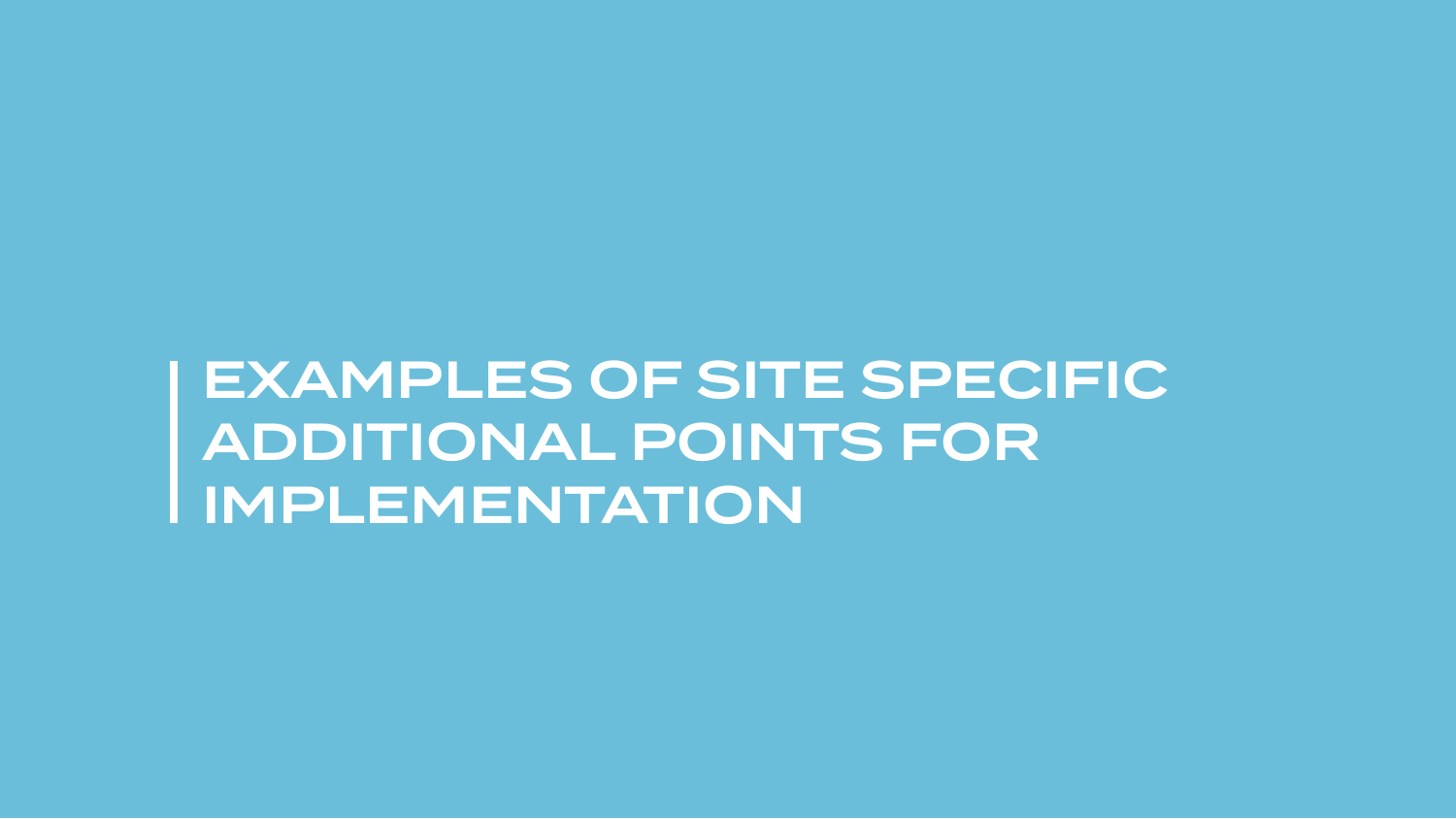Modus Workspace are conscious that each operating site is unique and has its own considerations, so please find below examples of additional measures to be considered and implemented by the Construction and Site Managers. We actively welcome any further ideas from the project teams and will share across the business all working practices that help to keep our projects running safely and smoothly:

- Daily briefings on latest government and NHS advice with contractor's supervisors before work commences on site
- Site working times in order to reduce the need for operatives to travel at rush hour on busy commuter trains and tubes, for sites in central London we are to enact a change to the working time so sites are to open later and close later. This should be judged on site by site basis and in consultation with our sub-contractors and the relevant supply chain partners to get their buy in and agree times that work better for all
- Display information on site notice boards and in key locations (welfare area, toilets etc) on preventive measures (templates supplied previously)
- Ensure contractors supervisors undertake toolbox talks for Covid-19 with all operatives on regular basis (attached)
- Update and revise site inductions to include information on Coronavirus and preventive measures available on site
- Staff and operatives displaying the any symptoms of coughing, fever, breathing difficulties should be sent home immediately and notify the project team and the sub-contractor
- Handshaking or physical contact must be actively avoided
- Lifts- to improve social distancing measures, site staff are not to use lifts to access their working floor (unless impractical not to), they are to use the stairs. Lifts are only to be used for materials
- Site signing in / Biosite Biosite no longer to be used on all sites where currently in use. Paper sign in schedules should be used but this needs to be filled out by the site manager or a site labourer as we don't want people using communal pens to help avoid spread of germs. Please ensure there is adequate signage to promote this action
- Where possible individuals should be advised to keep their distance from other workers on site and not congregate in groups
- Provide a supply of tissues and a dedicated bin for disposal
- Ensure that we have hand sanitiser dispensers and signage stationed at the following locations as a minimum:
- At point of entry to site
- Entrance to the welfare area
- Entrance to the site office and meeting room (where appropriate)
- Please note: On some sites we are awaiting new supplies of sanitiser which should be available early April. If you are out of supplies then please ask operatives to wash hands regularly, especially on arrival onto site and when taking breaks within the welfare area
- Increase the cleaning regime in toilets and welfare areas to ensure that all surfaces are being deep cleaned with disinfectant X6 a day
- Stagger break-times by company so that there are fewer people within the welfare areas at the same time
- Advise staff/workers to avoid gatherings and crowded places, such as pubs, clubs and theatres.
- Instruct staff/workers if one person in any household has a persistent cough or fever, everyone living there must stay at home for 14 days. Please keep a record of these individuals and communicate with their supervisor / PM.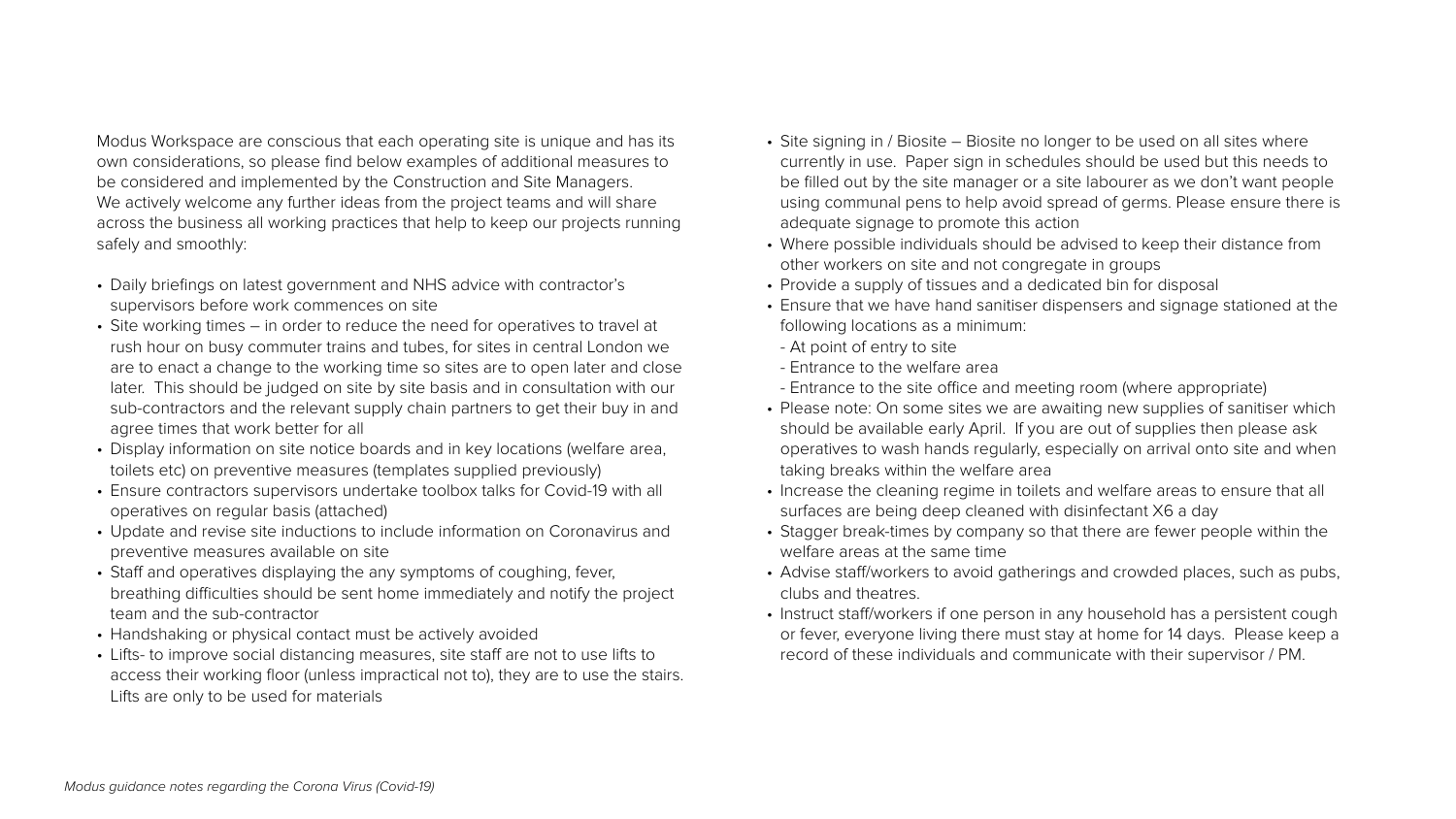CORONAVIRUS INFORMATION: HOW TO STAY SAFE.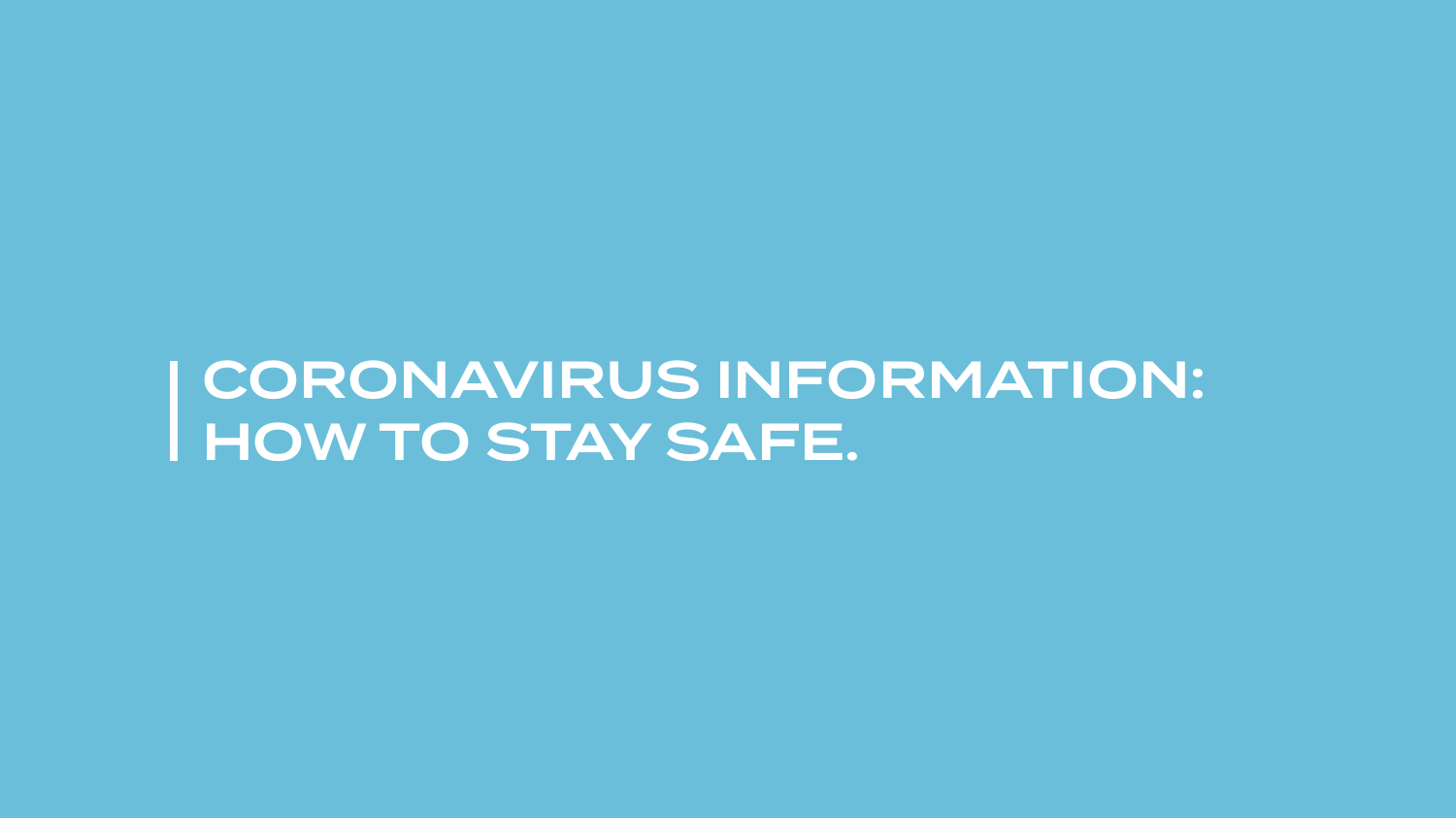#### **How do I protect myself?**



Wash hands for about 20 seconds with soap and hot water or use a<br>sanitiser gel





Throw away used tissues<br>(then wash hands)



Use a tissue for coughs and sneezes



If you don't have a tissue<br>use your sleeve

Avoid touching your eyes,<br>nose and mouth with unwashed hands



Avoid close contact with people who are unwell